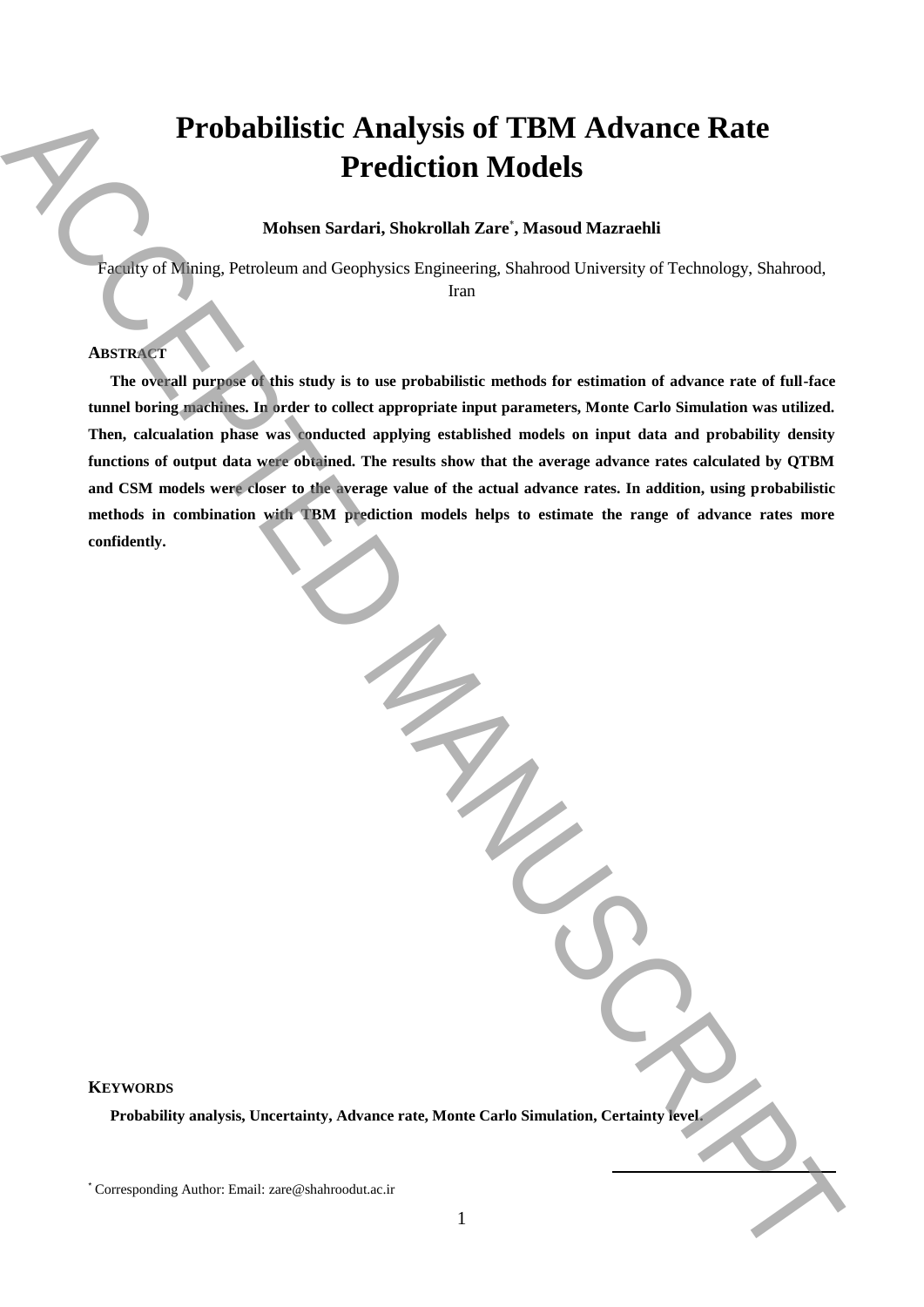#### **1. Introduction**

There are different prediction models for TBM performance, all of which have their own specific characteristics and have been presented based on intact rock, rock mass and machine parameters [1-5].

Uncertainties due to geomechanical properties of rocks intersecting tunnel trajectory must be considered in design stage. Advance rate (AR) is one of the most important parameters affected by rock properties variability in mechanized tunneling. This issue necessitates application of probabilistic analysis tunneling in a way that must take into account the effect of operational time and cost.

#### **2. Methodology**

In this paper, established advance rate models such as NTNU, QTBM and CSM were probabilistically analyzed using Monte Carlo Simulation. The research procedure might be condensed as follows:

1. According to data of 2nd lot of Laar water conveyance tunnel, proper distribution functions were considered for input parameters.

2. Advance rates were obtained for different geotechnical units of a tunnel at 95% certainty level with implementation of the Monte Carlo Simulation using aforementioned methods.

3. Applicability of the methods was checked using sensitivity analysis.

#### **3. Results and discussion**

As it can be seen in Fig. 1, the average predicted advance rates for Ekt are lower than the predicted values for Tgb but the real advance rate is higher for the former unit which might be addressed by assignment of certain parameter values for Tgb while the analysis was conducted using uncertain values for Ekt.

Comparing averaged total advance rates predicted by different methods through Monte Carlo simulation in Fig. 2, it might be concluded that CSM model could predict the total advance rate more accurately but the values predicted by the other models are far away from the real advance rates.



**Fig. 1. Comparison of advance rate variation along** 

**tunnel trajectory**



**Fig 2. Comparison of total core recovery**

#### **4. Conclusions**

Major findings obtained in this research include:

Average advance rates calculated by QTBM and CSM models were closer to the average value of the actual advance rates.

Use of probabilistic methods in combination with TBM prediction models helps to estimate the range of advance rates more confidently.

Advance rate ranges were predicted far less than their real values using NTNU model.

In contrast to QTBM and CSM models, operational parameters have more influences on predictions made